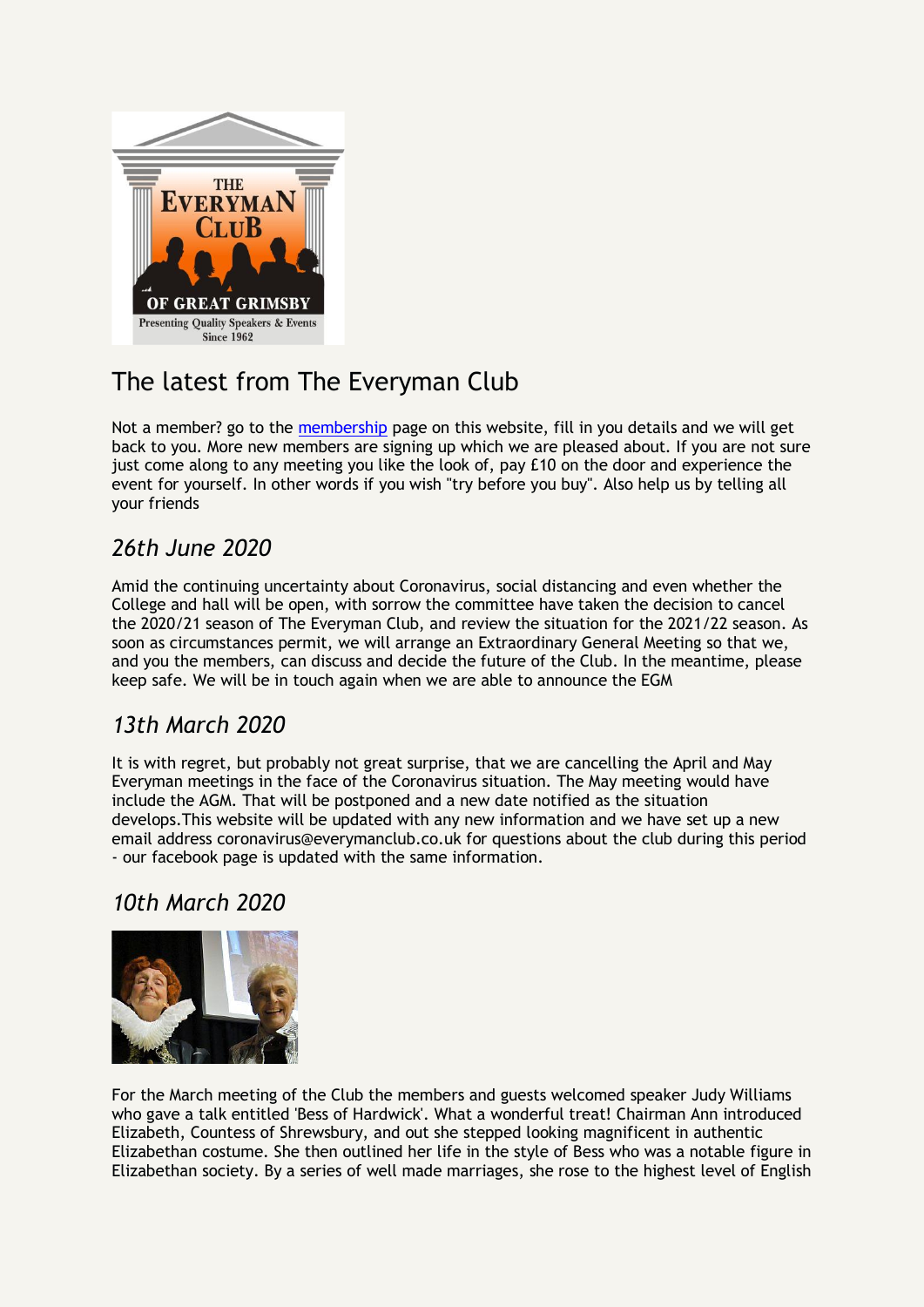nobility and became the second richest lady in the land after Queen Elizabeth 1. Judy made us feel that we had met Bess and then she gave us a guided tour of Hardwick Hall where she had been a volunteer for 22 years.

## *11th February 2020*



At the last Everyman meeting Steve Lovell took us on a very interesting journey around Cuba. His enthusiasm for the island was obvious. He did not just look at one aspect of his subject. He is a keen nature and bird lover so we were treated to some photos of spectacular birds and flowers. He went into some detail about the history of the island and talked about the amazing classic cars he hired to get around Cuba. All in all it was a very enjoyable evening

### *14th January 2020*



The Everyman Club greeted 2020 with a visit from an old friend of the Club, John Pilkington who gave a talk entitled 'Eritrea and Ethiopia, Retracing a Victorian Expedition'. John took us back to 1868 when Queen Victoria's government mounted an extraordinary bid to rescue a small clutch of European hostages in the Abyssinian highlands. They built a Red Sea port, then a railway across the coastal plain and finally brought in 44 Indian elephants and took on 26,000 local people to serve the soldiers and carry their heavy guns into the heart of Africa. One hundred and fifty years later John has followed their route, partly on foot and with a donkey to carry the baggage and compared Eritrea and Ethiopia then and now. He found today's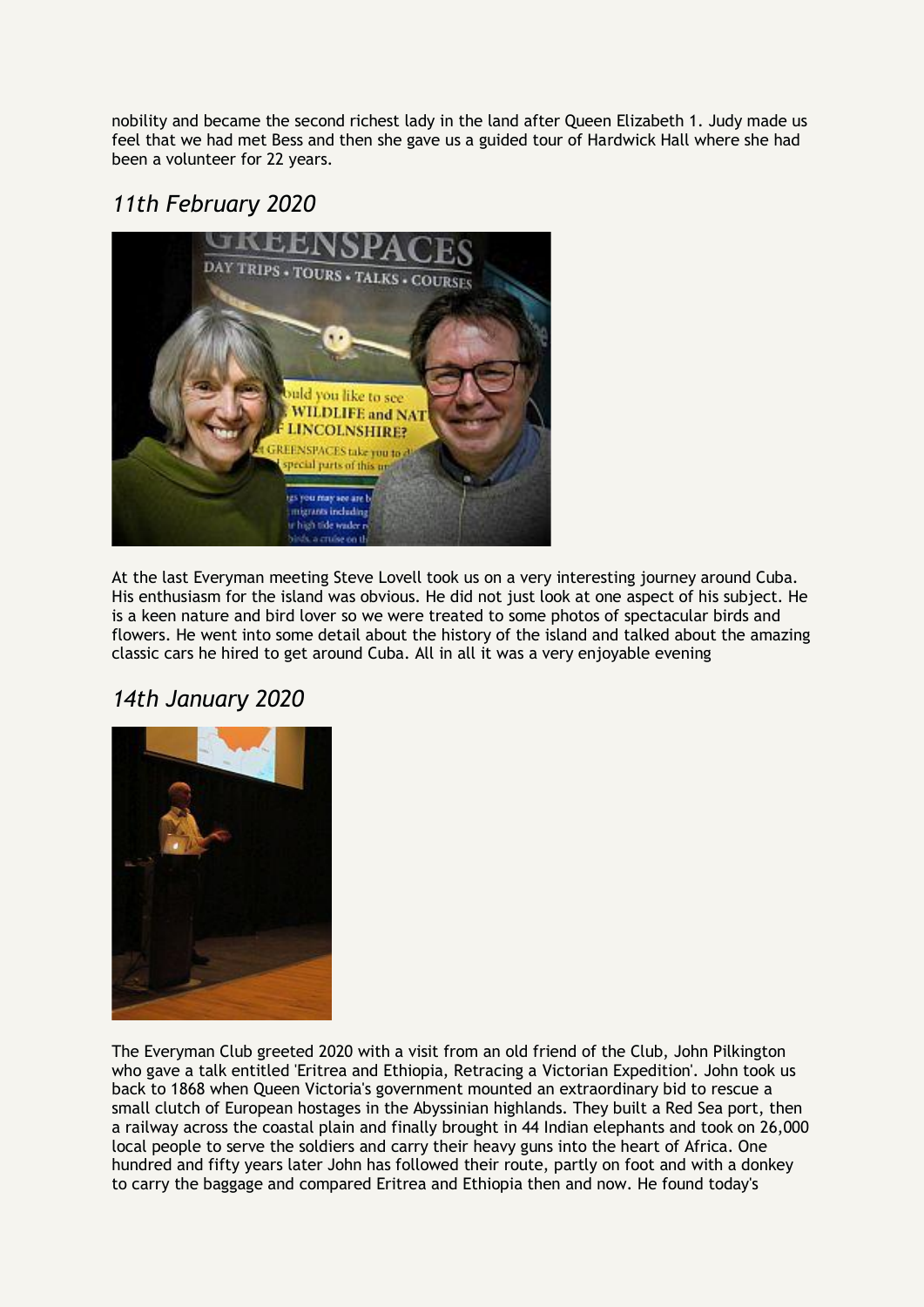inhabitants spirited and energetic, living in dramatic and extremely challenging lands. It was history and adventure combined!

### *5th November 2019*



For our final meeting of 2019 we had a topical subject. As Christmas approaches we welcomed Caroline Holmes, a Garden Historian as well as a lecturer, broadcaster and design consultant with a talk entitled "Step into the Christmas Card". For the last150 years Christmas cards have been adorned with Nativity scenes, holly, ivy, mistletoe, rotund Father Christmases, stockings and trees. They have ranged from sacred to profane; have covered plant symbolism, cards echoing the Nativity with animals, shepherds and kings, New Year wishes and cartoons. So what on earth do Christmas Cards portray - are they tasteful or tasteless? Caroline explored these ideas using beautiful slides of ancient religious paintings, mainly from monastic books and Renaissance art, alongside more modern interpretations of Christmas symbols. Needless to say fashion plays a part and we are left with choosing whatever portrays our feelings. In the present day the permutations are endless! Wishing all our members and friends a Merry Christmas and a Happy and Healthy New Year. Our next meeting is on Tuesday 14th. January 2020 with a talk by John Pilkington entitled 'Eritrea and Ethiopia'.

#### *8th October 2019*



For our October meeting we had a talk by Denise Heywood entitled 'Sir Stamford Raffles '. This was Denise's fifth visit and it was good to welcome her back. Denise is an art historian, author, photographer and journalist. She worked in Cambodia in the 1990s and has been a scholar of Southeast Asian art ever since. Raffles, whose name is synonymous with a luxury hotel rather than the greatest Buddhist temple in the world, was the enlightened colonial administration of Java, Indonesia. He discovered the 8th century temple of Borobudur, hidden under volcanic ash, in 1814, acquired wondrous artifacts in Java, such as shadow puppets and textiles, which are now in the British Museum and founded Singapore, the most important trading port in the East.

### *10th September 2019*